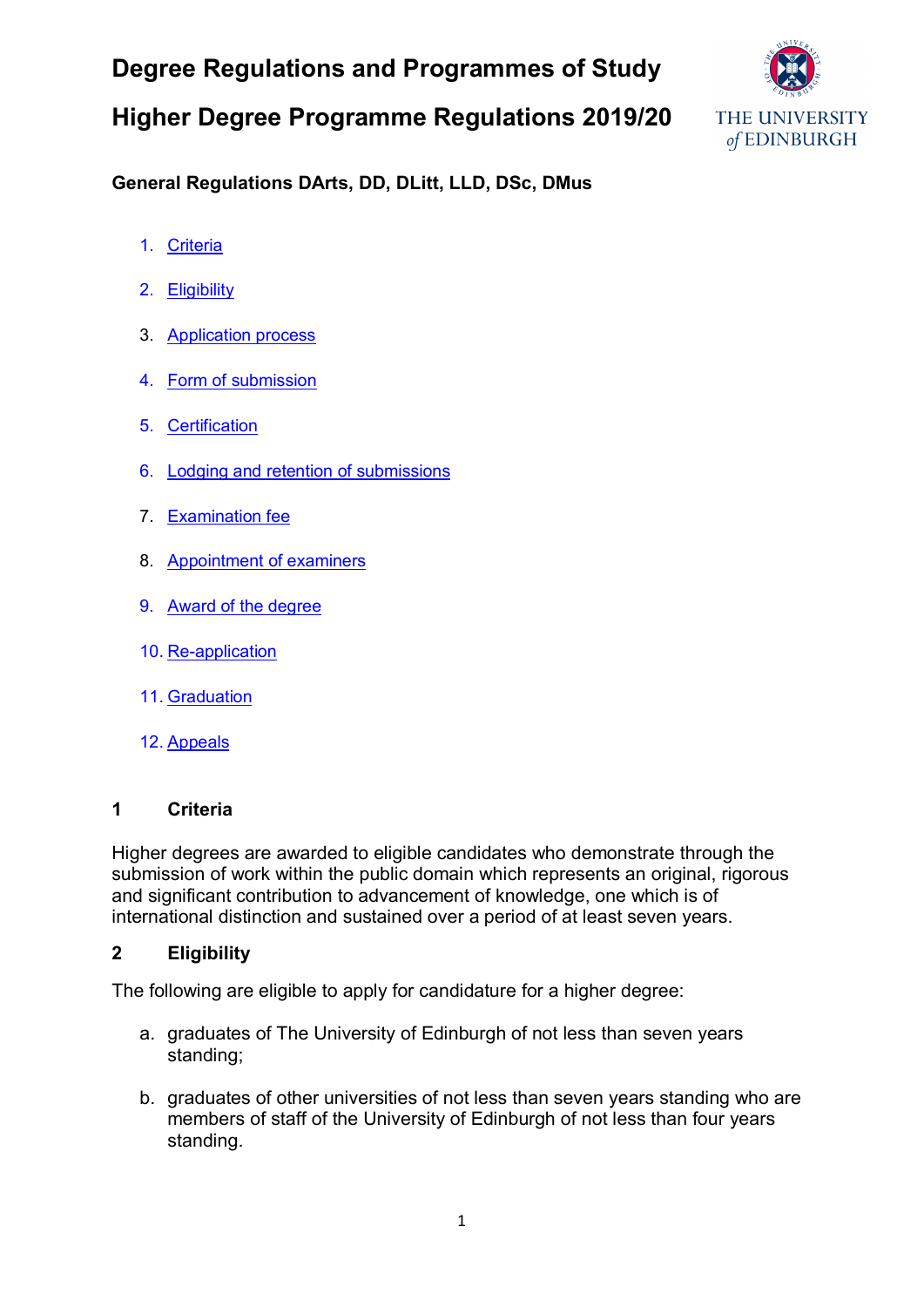## **Degree Regulations and Programmes of Study**

### **Higher Degree Programme Regulations 2019/20**



### **3 Application process**

The College is responsible for oversight of the application process. Application for a higher degree is a two stage process. Firstly, candidates must apply to the Higher Degrees Committee of the relevant School for approval of their candidature.

The application form for approval of candidature, together with guidance on the form of submission, may be obtained from the Secretary to the relevant School Higher Degrees Committee.

Applicants must submit the completed application form, and:

- a statement of no more than 500 words explaining how the submission meets the criteria and makes a significant contribution to the field
- their CV

The Committee will decide whether a prima facie case for examination has been made.

If candidature is approved, the candidate will be invited to move to the second stage of the application process and lodge a submission (three copies) for examination. There is no oral examination for a higher degree.

Candidates must submit within six months of application approval.

### <span id="page-1-0"></span>**4 Form of submission**

Candidates must submit work in support of their candidature to be considered within the criteria for the relevant academic discipline which may include, for example; images, books, papers, records of performance, records of exhibitions. The submission will also include:

- a critical appraisal of how the submission meets the criteria and makes a significant contribution to the field. (No more than 10,000 words.)
- a CV

Additional information is available in the University's Standards for the Format and Binding of a Thesis.

[www.ed.ac.uk/files/atoms/files/thesisbinding.pdf](http://www.ed.ac.uk/files/atoms/files/thesisbinding.pdf)

### <span id="page-1-1"></span>**5 Certification**

<span id="page-1-2"></span>All works submitted must be accompanied by a statement, signed by the candidate certifying, for each piece of work submitted, the contribution to the output from the candidate.